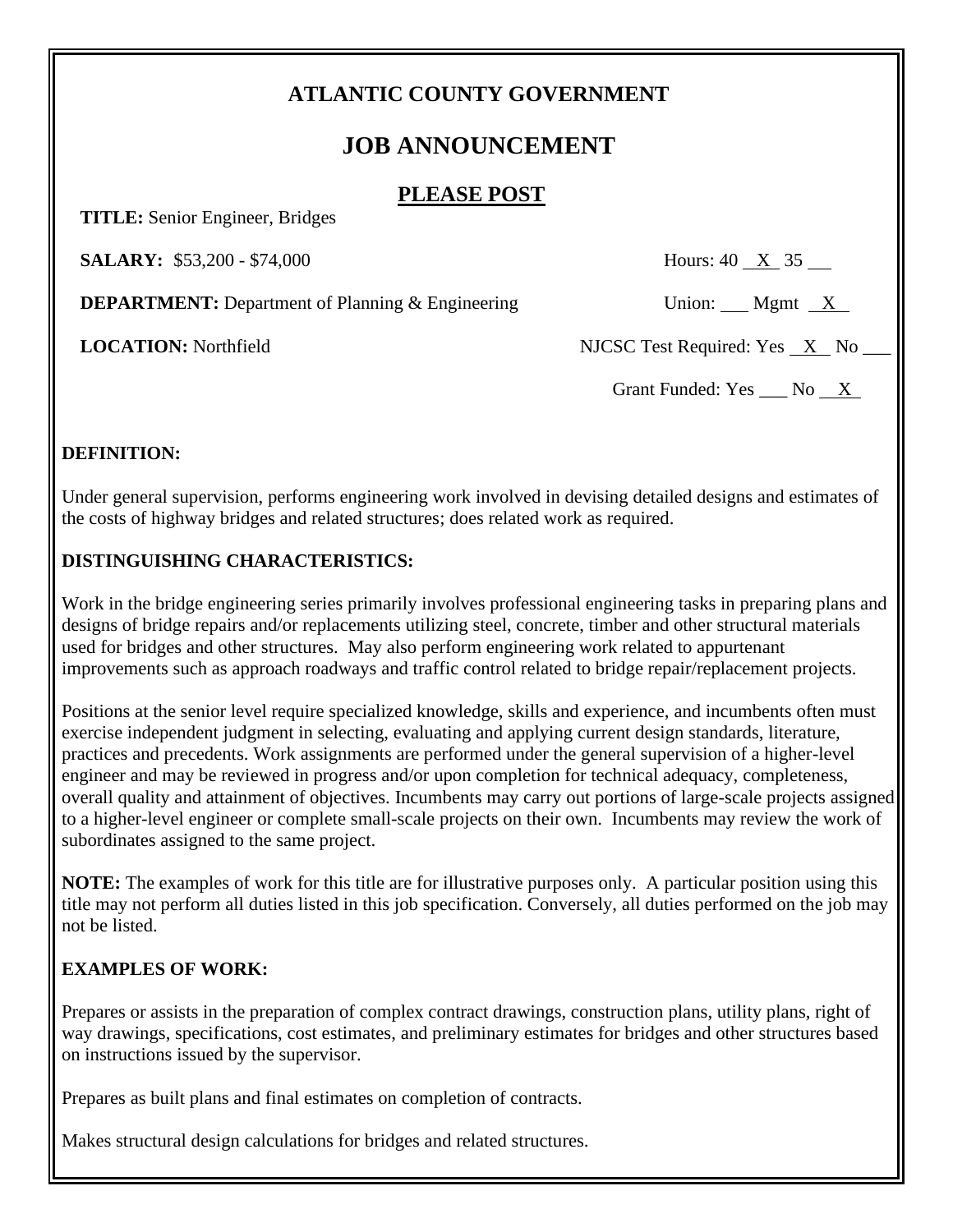Checks contract drawings as required.

Computes the quantities of contract items needed for specific bridge construction work.

Checks shop drawings and contractors working drawings.

Performs field inspections of existing bridges and other structures to determine needed repairs and to formulate repair schemes.

Analyzes and interprets plans and specifications.

As directed conducts the inspection of the equipment, methods, procedures, supplies, and materials used by the contractor, to ensure compliance with design plans and specifications.

Performs complex engineering mathematical computations involved in the design of bridge components.

May perform design of other appurtenant improvements such as roadway approaches, guiderail, guiderail end treatments and traffic control plans in regard to bridge repair/replacement.

Maintains extensive records and reports pertaining to the operations of all assigned projects.

May act as project lead in field and/or office bridge engineering work, and provide guidance and assistance to subordinates in the performance of their work.

Prepares details for engineering and other reports containing findings, conclusions, and other recommendations.

Maintains essential records and files.

Will be required to learn to utilize various types of electronic and/or manual recording and computerized information system used by the agency, office, or related units.

#### **REQUIREMENTS:**

#### **EDUCATION:**

Graduation from an accredited college or university with a Bachelor's degree in Civil Engineering.

NOTE: Applicants who do not meet the above education requirement may substitute possession of a Professional Engineer's License issued by the New Jersey Board of Professional Engineers and Land Surveyors.

### **EXPERIENCE:**

Two (2) years of engineering experience in bridge and structural design work.

NOTE: Graduation from an accredited college or university with a Master's degree in Civil Engineering may be substituted for one (1) year of indicated experience.

**LICENSE:**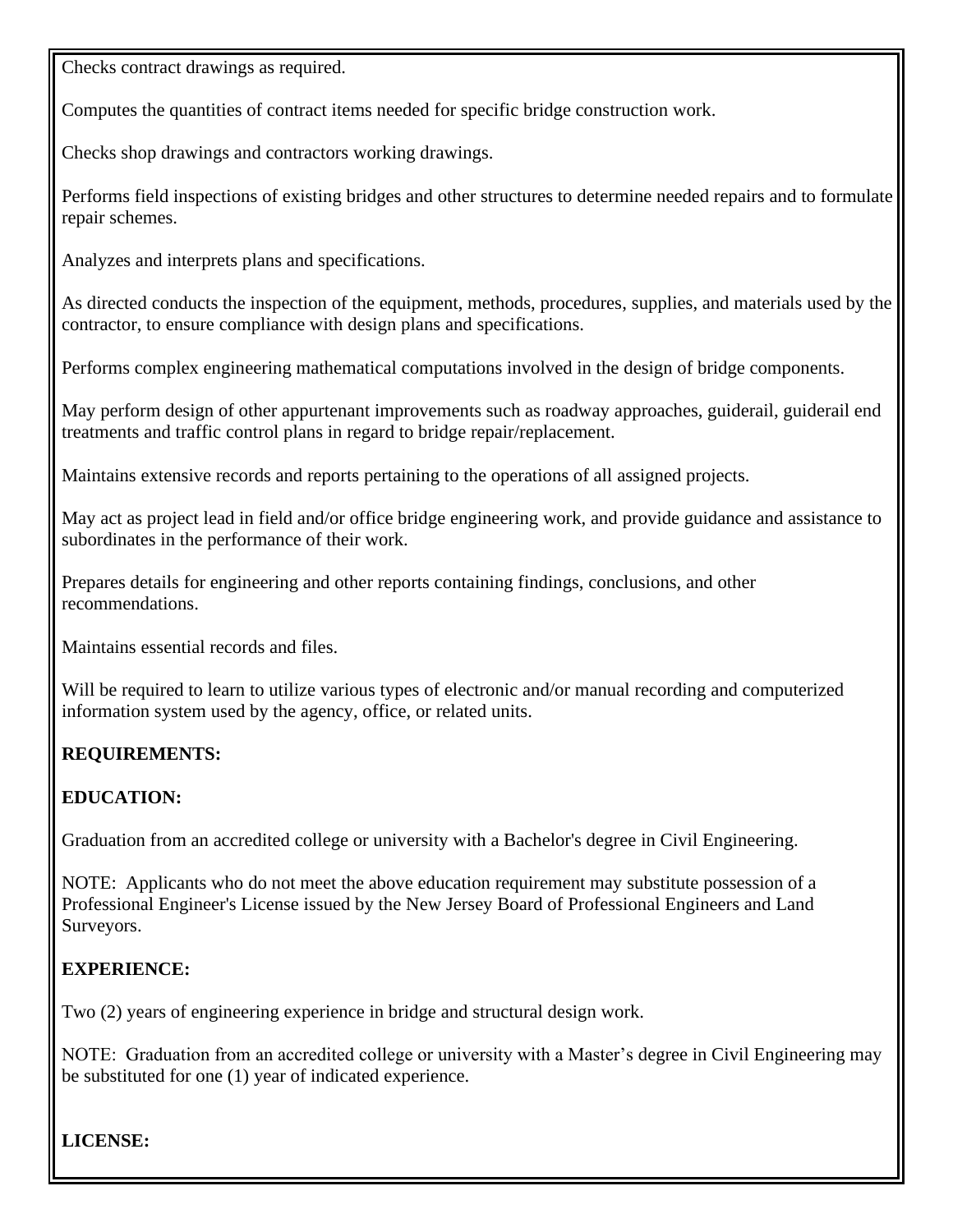Appointees will be required to possess a driver's license valid in New Jersey only if the operation of a vehicle, rather than employee mobility, is necessary to perform essential duties of the position.

### **KNOWLEDGE AND ABILITIES:**

Knowledge of bridge and structural engineering design work and engineering design standards.

Knowledge of the techniques involved in preparing contract drawings of bridge and other structures using computations and sketches, including layout and detail.

Knowledge of the making sketches of proposed designs and complete preparation of detailed contract drawings.

Knowledge of the procedures and techniques used in computing the quantities of contract items needed for the construction of bridges and other structures and in checking contract, shop and contractor's working drawings.

Ability to carry out basic structural design assignments.

Ability to devise solutions for complex engineering and design problems.

Ability to analyze the problems involved in preparing contract drawings of entire bridge and other structures from basic computations and sketches.

Ability to prepare complete drawings and to check contract, shop and contractors working drawings.

Ability to interpret plans and specifications.

Ability to make the required mathematical calculations.

Ability to inspect existing bridges and structures and to make detailed field measurements and descriptions of existing conditions for use in performing detailed engineering analysis or for determining maintenance and designing needed repairs.

Ability to inspect construction projects for the purpose of determining conformance with designs, plans, and specifications.

Ability to work cooperatively with associates, superior officers, contractors, outside engineers, and others.

Ability to incorporate construction details in highway bridges and other structural work.

Ability to prepare cost and quantity estimates of bridge and other structural construction projects.

Ability to prepare engineering and other technical reports on bridge and other structural construction matters containing findings, analyses, conclusions, and recommendations.

Ability to maintain essential records and files.

Ability to utilize various types of electronic and/or manual recording and information systems used by the agency, office, or related units.

Ability to read, write, speak, understand, and communicate in English sufficiently to perform the duties of this position. American Sign Language or Braille may also be considered as acceptable forms of communication.